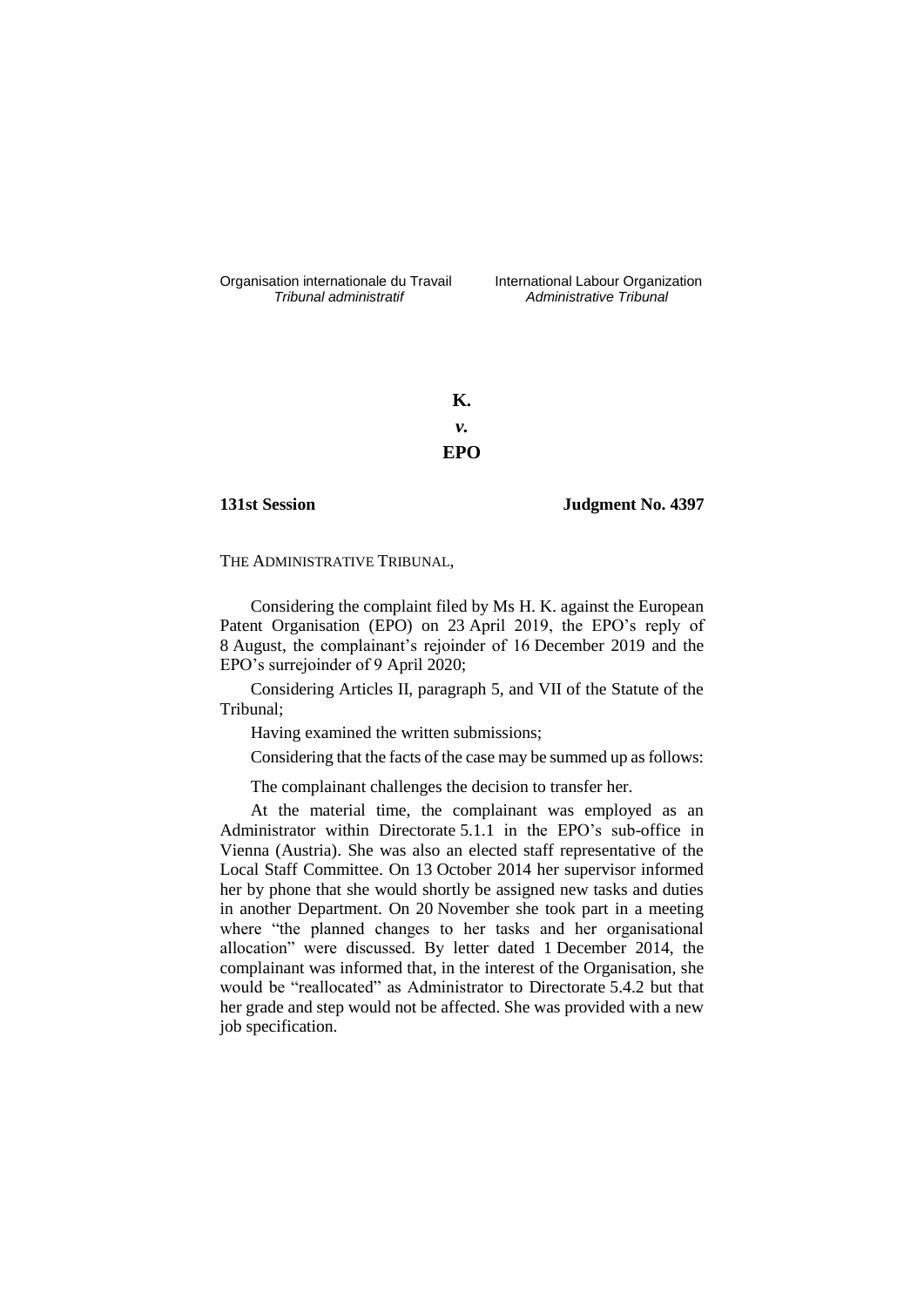On 26 February 2015 the complainant requested a review of this decision, arguing that it was taken without legal basis, that it was adopted without consultation of the staff representation and that it offended her dignity. As her request was rejected on 23 April, she lodged an internal appeal with the Appeals Committee on 13 July 2015 asking for the setting aside of the 23 April decision, her immediate reinstatement to her former position and the award of moral damages and costs.

The complainant was reassigned to a sub-unit of Directorate 5.4.2 with effect from 1 March 2016.

The Appeals Committee heard the parties on 11 June 2018 without the complainant's attorney being present. During the hearing, the presiding member of the Committee's chamber invited the Administration to investigate whether it would be possible to offer the complainant a position in Munich (Germany) in line with her former tasks and duties, as part of settlement negotiations. The Administration replied negatively. On 3 August 2018, the complainant applied for early retirement as from 1 March 2019.

The Appeals Committee issued its opinion on 26 November 2018. It unanimously recommended to dismiss the appeal as unfounded in its entirety and to award the complainant 150 euros in moral damages for the length of the procedure. By a letter of 25 January 2019, which constitutes the impugned decision, the complainant was informed that the President of the European Patent Office, the EPO's secretariat, had decided to endorse the Appeals Committee's recommendations.

The complainant asks the Tribunal to quash the impugned decision and to award her material damages for the loss of income she suffered between 1 March 2019 – the date on which her early retirement took effect – and 1 March 2021, when she would have reached the regular retirement age, and as compensation for the reduction of her pension by 14 per cent. She also claims moral damages in a total amount of 45,000 euros under several heads. She further asks the Tribunal to grant her interest at the rate of 5 per cent per annum on all amounts awarded. Finally, she seeks an award of costs for the internal appeal proceedings and the proceedings before the Tribunal and such other relief as the Tribunal deems necessary, appropriate and equitable.

The EPO raises a "strong doubt" as regards the complainant's cause of action to challenge her "reassignment" and considers that the claim for material damages lacks basic substantiation and amounts to a new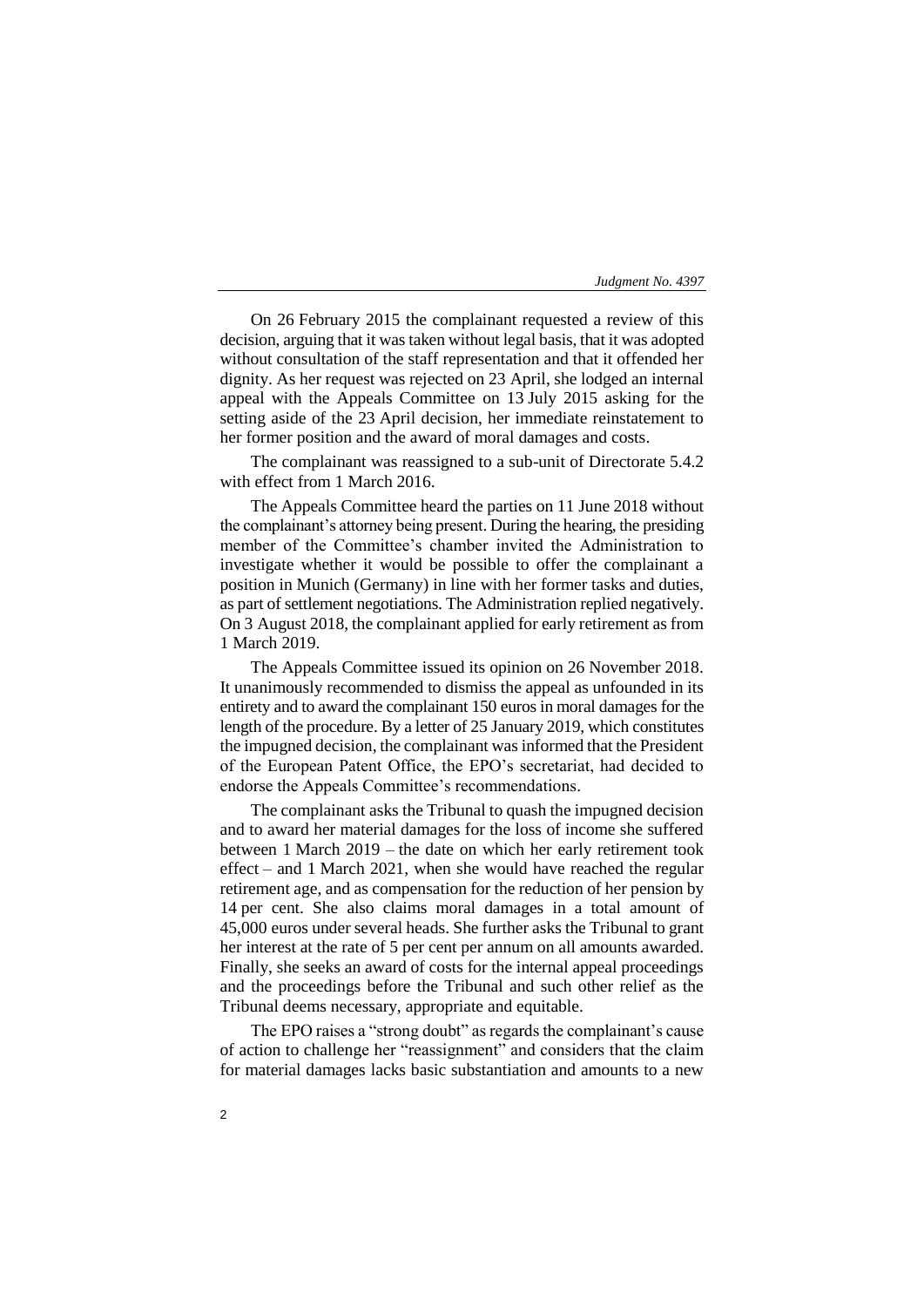claim, which is unrelated to the scope of the present dispute. It therefore asks the Tribunal to dismiss the complaint as partly irreceivable and unfounded in its entirety.

# CONSIDERATIONS

1. The complainant was transferred from a post of Administrator within Directorate 5.1.1 in Vienna to a post of Administrator within Directorate 5.4.2 also in Vienna, with effect from 1 December 2014. By letter dated 26 February 2015, she requested a review of that decision on the grounds that it lacked legal basis, that the staff representation was not consulted and that it offended her dignity. Her request for review was rejected by letter dated 23 April 2015. She lodged her internal appeal on 13 July 2015 against the 23 April decision regarding "the reallocation of [her] post and reassignment of tasks", asking that the decision be quashed, that she be immediately reinstated to her previous position within Directorate 5.1.1 and that she be awarded moral damages and costs. In the present complaint, the complainant impugns the President's 25 January 2019 decision to endorse the unanimous recommendations of the Appeals Committee to dismiss her 13 July 2015 internal appeal as unfounded in its entirety and to award her 150 euros in moral damages for the length of the procedure.

2. In its unanimous opinion of 26 November 2018, the Appeals Committee recommended "that the appeal be rejected as it could not find any fault in the way the President applied the relevant rules and principles". In analyzing the merits, the Appeals Committee considered that "[e]ven though the dispute seem[ed] to revolve around the question of the nature of the Office's decision of 23 April 2015, transfer or reassignment, the essential question [was] rather whether the Office's decision was carried out within the limits of its discretionary power. More specifically the central question [was] whether, in the exercise of the discretionary power it enjoyed, the Office complied with its duty to provide the [complainant] with work of the same level as that which was performed in the former post and matching her grade and qualifications."

3. In its reasoning, the Appeals Committee stated inter alia that "the legal basis for restructuring decisions [is] not to be found exclusively in the [Service Regulations] but can be validly found in other legal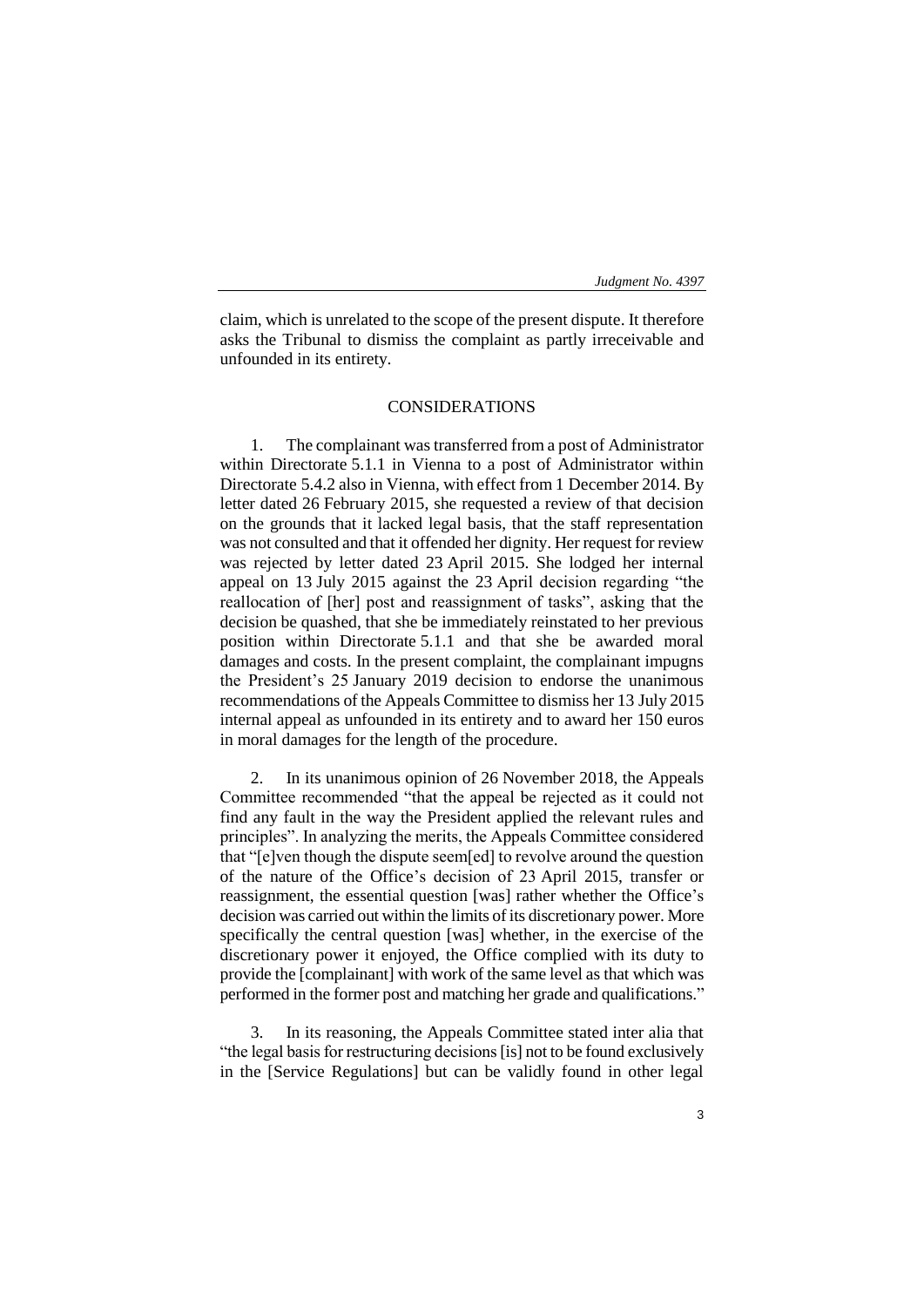instruments making up the legal framework of the EPO, such as the [European Patent Convention] or the relevant case law of the [Tribunal]". It went on to cite Judgments 1146, consideration 4, regarding rotation as a management tool; 2510, consideration 10, regarding restructuring and redeployment of staff; 3373, consideration 8, regarding the executive authority to assign staff to different posts; and 2562, consideration 12, regarding the changes in the staff's duties. It found that it could be inferred from those judgments that "the Office enjoyed a discretionary power to take restructuring decisions such as reassignment and reallocation measures, even though the said measures were not specifically foreseen in the [Service Regulations]. Conversely, the fact that the [Service Regulations] only mentioned transfer measures did not entail that all restructuring measures were transfer decisions." It considered that the nature of restructuring decisions depends on the circumstances of the case. It went on to state that "given that the [complainant] was assigned to a post in [Directorate] 5.4.2 without competition, and that her reassignment was not intended to fill a vacant post but rather to accommodate [her] wish to remain posted in Vienna for *'personal reasons'* [...], the said measure [was] a measure of redeployment rather than a transfer. By way of consequence, the procedural requirements pertaining to transfer decisions in application of Articles 12(2) and 4(2) [of the Service Regulations] and [of Tribunal's Judgment] 2920 [considerations] 4 and 7 [were] not applicable to the Office's decision of 23 April 2015."

4. With regard to the complainant's assertions regarding the EPO's failure to comply with its duty of care, in that it omitted to "take into account the interests and dignity of the staff member, including the provision of work of the same level as that which was performed in the former post and matching the staff member's qualifications", the Appeals Committee found that her new duties were indeed different from those she performed in her previous post. Specifically, it found that "[i]t [was] undisputed that the duties and responsibilities [were] different in nature; however, the [complainant] [did] not have an acquired right to retain the same duties and the said difference in nature [did] not in itself provide evidence of a difference in the levels of duties". It unanimously concluded that the Office duly took into consideration the complainant's dignity and interests, as required by the Tribunal's case law. It did not find that the complainant's "reassignment" constituted in fact a hidden sanction or a discriminatory treatment and concluded that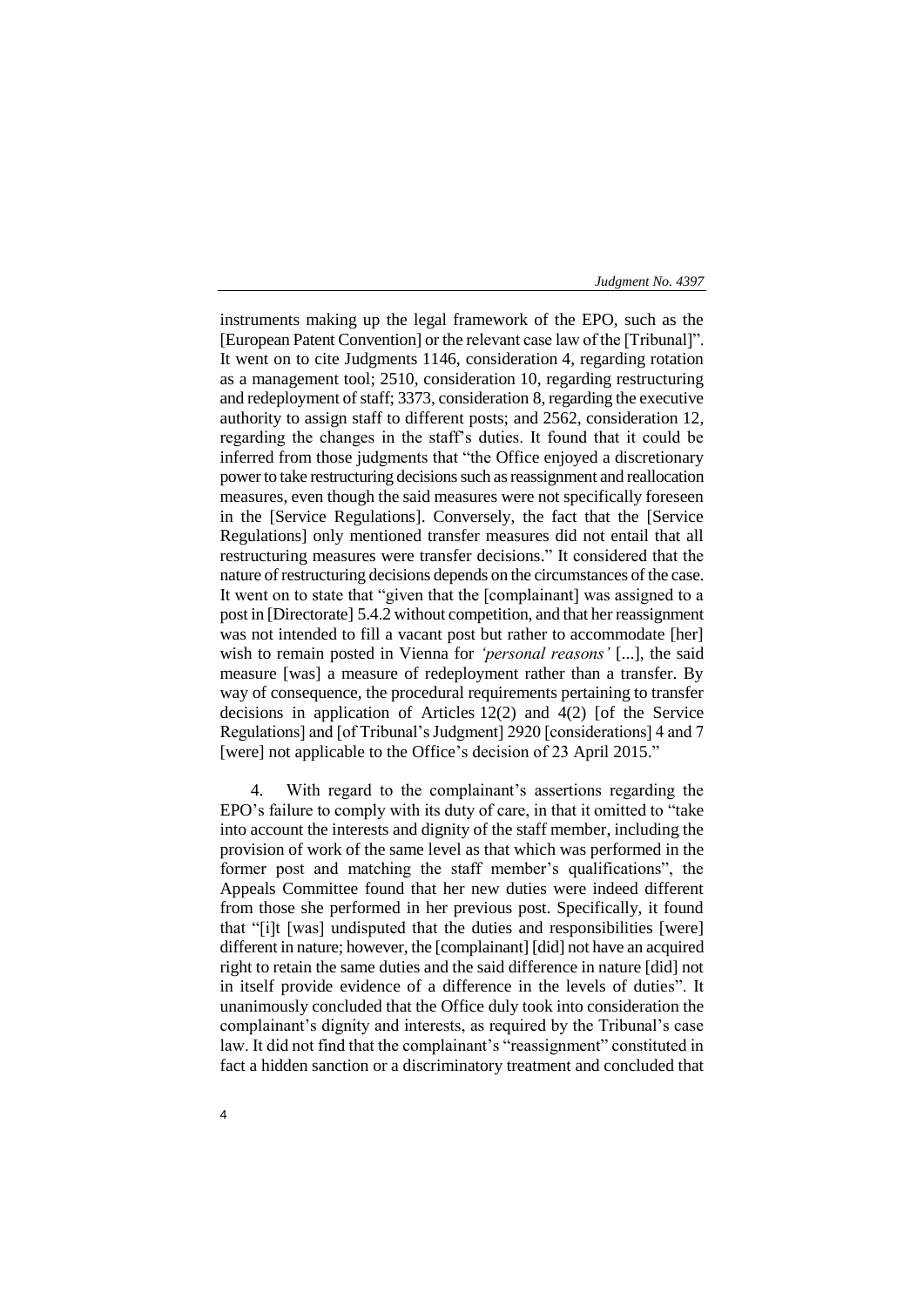there was no violation of her dignity. However, the Appeals Committee found that the delay in the internal proceedings was unreasonable and solely attributable to the Office. Consequently, it recommended that 150 euros be granted to the complainant.

5. The complainant challenges the 25 January 2019 decision, confirming the 1 December 2014 previous decision, on the following grounds:

- (a) it was based on a procedurally flawed internal appeal procedure;
- (b) the two decisions lacked legal basis;
- (c) the 1 December 2014 decision was taken in breach of her right to be heard or consulted properly and was discriminatory;
- (d) it violated her dignity as the work assigned to her was not equal to the tasks she had been assigned in her previous post and was not commensurate with her qualifications and experience; and
- (e) it constituted a hidden retaliatory sanction against her for her candidature and election to the Local Staff Committee.

6. The complainant requests an oral hearing on the ground that "all of the facts relevant to a just settlement of the case cannot be clarified in a satisfactory manner by means of the written procedure". The request is rejected as the Tribunal considers that the materials which the parties have provided are sufficient to enable it to render an informed decision on the case.

7. The Organisation challenges the receivability of the complaint insofar as the "reassignment" was based on the complainant's wish to remain in Vienna. It also contests the receivability of the complainant's request for material damages regarding her decision to apply for early retirement due to her situation at work. It asks the Tribunal to dismiss her ancillary claims for moral damages and costs, as well as her request for an oral hearing.

8. The complaint is receivable. The fact that the EPO was attempting to satisfy the complainant's wish to remain in Vienna does not prevent her from contesting the resulting decision by which she was transferred to the specific post of Administrator within Directorate 5.4.2.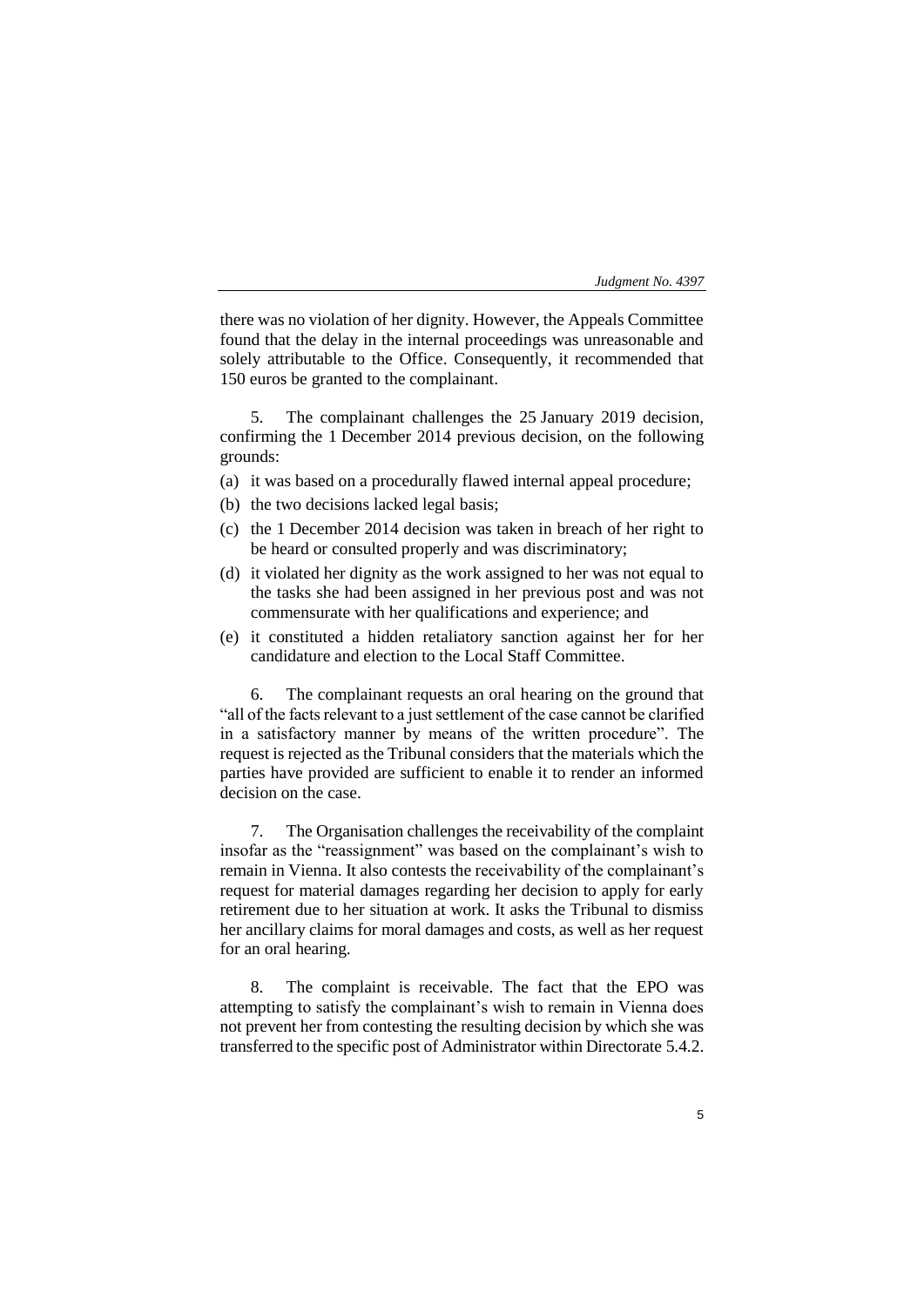9. The complainant asserts that the internal appeal procedure was procedurally flawed as the principle of equality of arms was not respected when the presiding member of the Appeals Committee chamber refused to postpone the hearing as a "purely arbitrary measure". This assertion is unfounded. Article 7(6) of the Implementing Rules for Articles 106 to 113 of the Service Regulations, entitled "Internal appeal procedure", provides that "[t]he parties may be represented or assisted by persons of their choice". Rule 11(9) of the Rules of Procedure of the Appeals Committee provides that "[t]he presiding member of the relevant chamber may decide to change the date of a hearing only for compelling reasons, which shall be communicated to the parties". By letter of 18 May 2018, the Appeals Committee's Secretariat informed the complainant's attorney that the hearing was scheduled for 11 June 2018. On 22 May the complainant's attorney requested to postpone the hearing due to the fact that she would be away on vacation from 10 to 18 June. The presiding member of the chamber decided to maintain the hearing as it could not be postponed for other than compelling reasons. The Tribunal finds that the decision not to postpone the hearing was a proper exercise of the discretionary power provided in Rule 11(9) of the Rules of Procedure of the Appeals Committee. The finding that a vacation was not considered to be a compelling reason warranting postponement of the hearing, in the present case, cannot be considered unreasonable nor arbitrary.

10. The claim that the 25 January 2019 decision, as well as the decision communicated by letter of 1 December 2014, lacked legal basis is well founded. The Organisation relied on its general power to restructure its services to justify the complainant's "reassignment", citing the Appeals Committee's finding that "the legal basis for restructuring decisions [is] not to be found exclusively in the [Service Regulations] but can be validly found in other legal instruments making up the legal framework of the EPO". The Organisation notes that the Tribunal's case law forms part of its legal framework. However, the Tribunal's consistent case law holds that "any authority is bound by the rules it has itself issued until it amends, suspends or repeals them. The general principle is that rules govern only what is to happen henceforth, and it is binding on any authority since it affords the basis for relations between the parties in law. Furthermore, a rule is enforceable only from the date on which it is brought to the notice of those to whom it applies (see Judgment 963,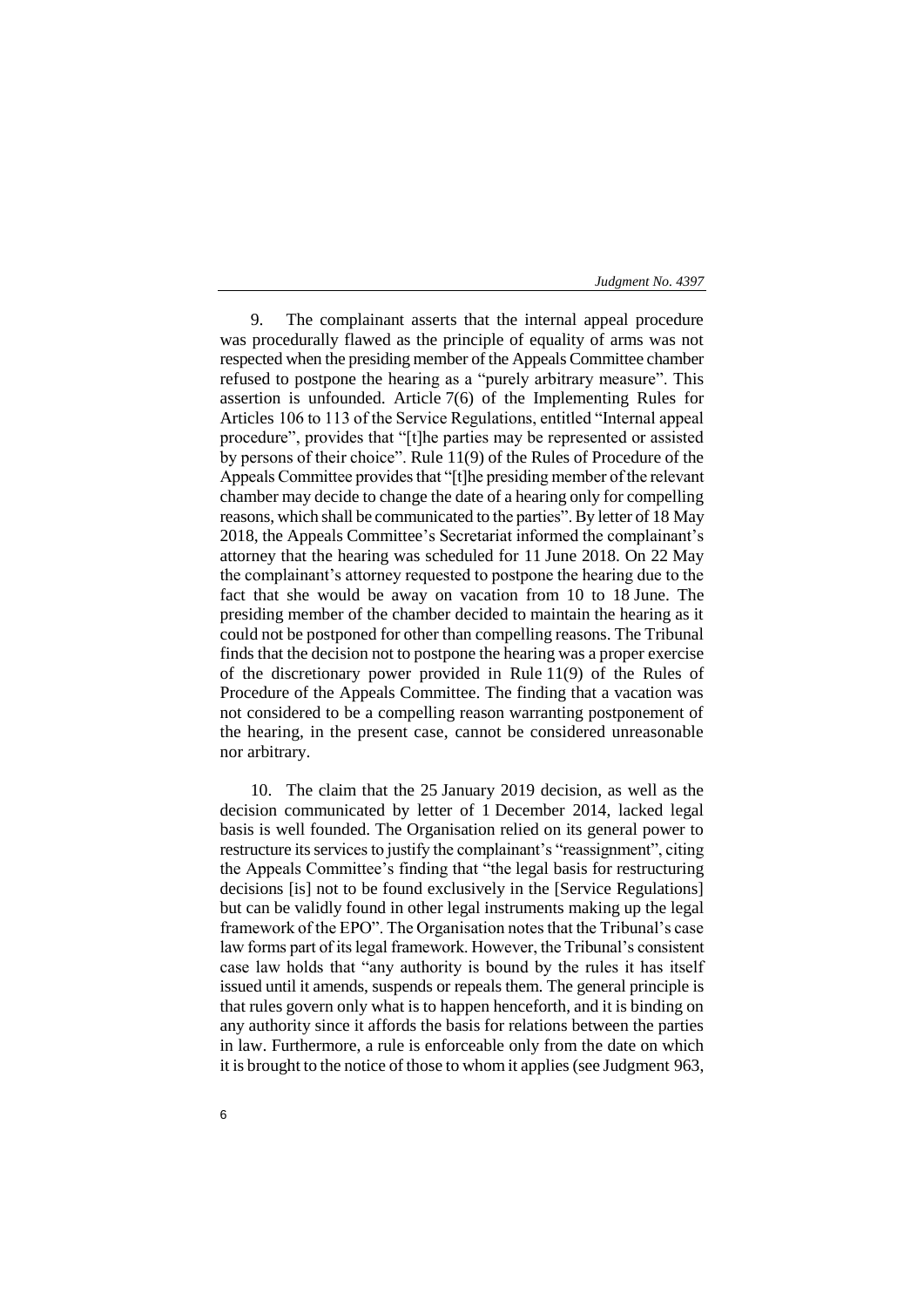under 5). A competent body adopts rules in order to regulate its exercise of discretionary power in making specific decisions. It would radically contrast with the finality and essence of a rule (which is by nature general and abstract) to allow that in making a decision the authority can disregard a rule that was adopted in order to limit the authorities' power concerning particular subjects and instead create an opportunity for expanding one's power. Obviously, the procedure to adopt rules must be different from the procedure to make decisions, because rules are general and apply to many (undefined) and therefore must be published accordingly, whereas decisions are more precise and apply to few (defined)" (see Judgment 2575, consideration 6).

11. In stating that "the legal basis for restructuring decisions [is] not to be found exclusively in the [Service Regulations]", the Appeals Committee misinterpreted the Tribunal's case law. While it is true that, in taking restructuring decisions, the executive head can also rely on some well-established principles enshrined in the case law (see, for example, Judgments 4086, consideration 11, 3488, consideration 3, and 2839, consideration 11), she or he is bound by the proper application of the relevant provisions in force. In the present case, the Organisation erred in not following the provisions in force at the time the 1 December 2014 decision was taken, when it created a new post without advertising the vacancy. Specifically, the Organisation should have applied Article 12(2) of the Service Regulations, which provides that "[a] permanent employee may be transferred within the Office either on the initiative of the appointing authority or at his own request to a vacant post which corresponds to his grade", in conjunction with Article 4(2), which provides that "[t]he staff shall be informed of each vacant post when the appointing authority decides that the post is to be filled". The proper application of these provisions may have led to a different conclusion.

12. The Organisation's assertion that the impugned decision was lawful as it was based on its general power to restructure its services, in its generality, is not acceptable. The Organisation's wide discretion still requires it to be exercised within the limits of the general principles of law and the existing provisions; otherwise, it becomes a way to circumvent the provisions in force, leading to arbitrariness. At the time the 1 December 2014 decision was taken, there was no provision in the Service Regulations which allowed the EPO to reassign an employee,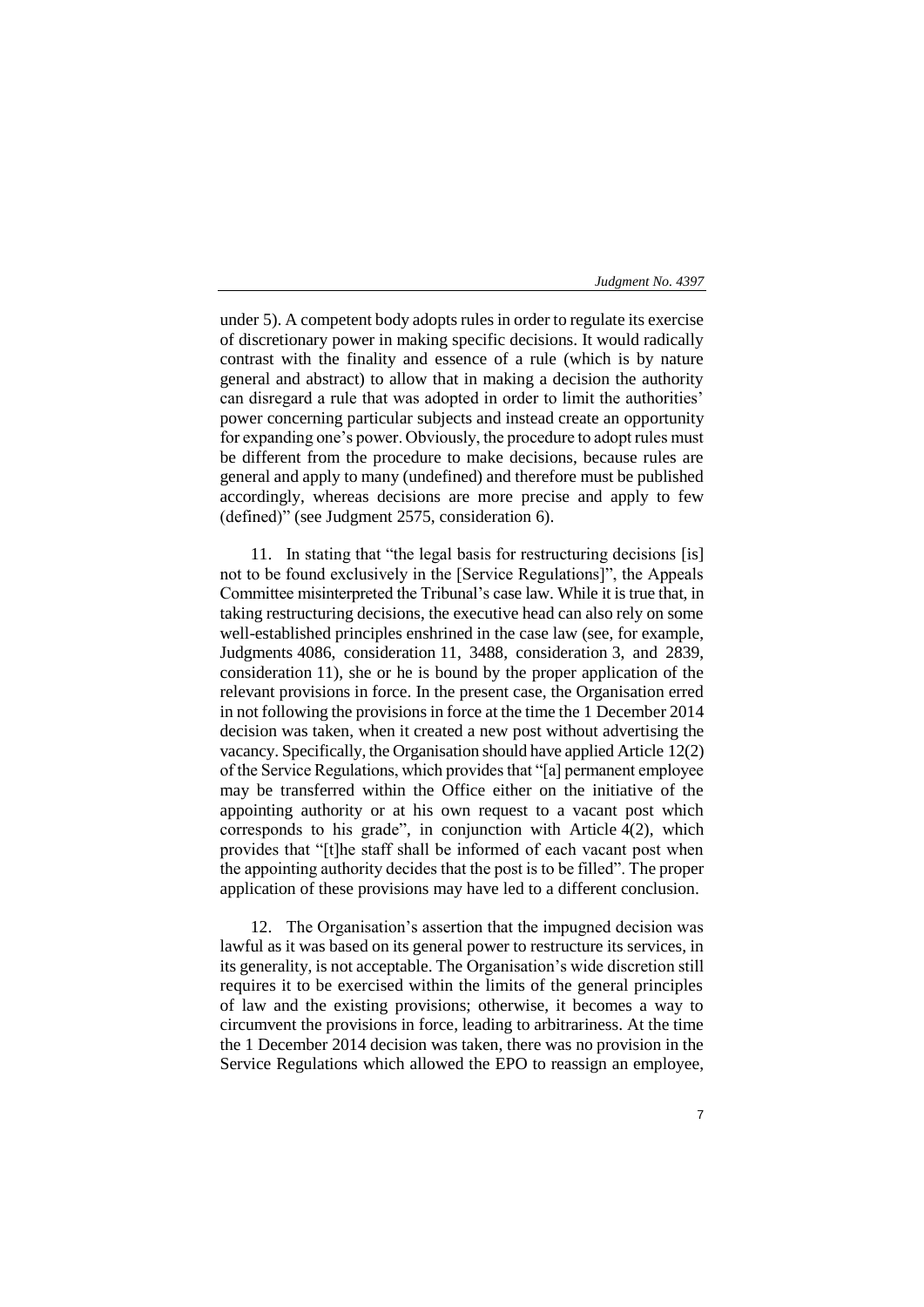together with her or his post, to duties corresponding to her or his grade, or which allowed the EPO to create and fill a new post without following the provisions regarding transfers and creation of posts. It is clear from the subsequent creation and implementation of a new provision that there was a lacuna in the Service Regulations with regard to reassignment. In order to fill that lacuna, as from 1 January 2015, Article 11a, entitled "Reassignment", was inserted in the Service Regulations by the Administrative Council's decision CA/D 10/14 of 11 December 2014 introducing a new career system. Article 11a provides that "[i]n the interests of the service, the appointing authority may reassign an employee, together with his post, to duties corresponding to his grade".

13. The complainant requests material damages related to her early retirement following the Organisation's rejection of an amicable settlement on the basis that she retired under duress, stemming from the need to "carry out tasks far below her level of skills and qualification". The complainant was reassigned to a sub-unit of Directorate 5.4.2 with effect from 1 March 2016. Her assertion that her tasks remained largely the same as with her previous post of Administrator within Directorate 5.4.2 does not overcome the fact that she did not contest the 1 March 2016 reassignment, which was a new decision, and has since become immune from challenge. Thus, this request and all its consequent pleas and claims related to medical issues fall outside the scope of the present complaint and are irreceivable for failure to exhaust the internal means of redress.

14. The complainant argues that the 1 December 2014 decision, confirmed by the impugned decision, was taken in breach of her right to be heard or consulted properly so as to find alternative solutions to the disputed transfer; violated her dignity as the work assigned to her was not equal to the tasks she had been assigned in her previous post and was not commensurate with her qualifications and experience; was discriminatory; and constituted a hidden retaliatory sanction against her for her candidature and election to the Local Staff Committee. The evidence provided does not support the complainant's assertions. As stated in the Appeals Committee's 26 November 2018 opinion, "[i]t [was] undisputed that the duties and responsibilities [were] different in nature; however, the [complainant] [did] not have an acquired right to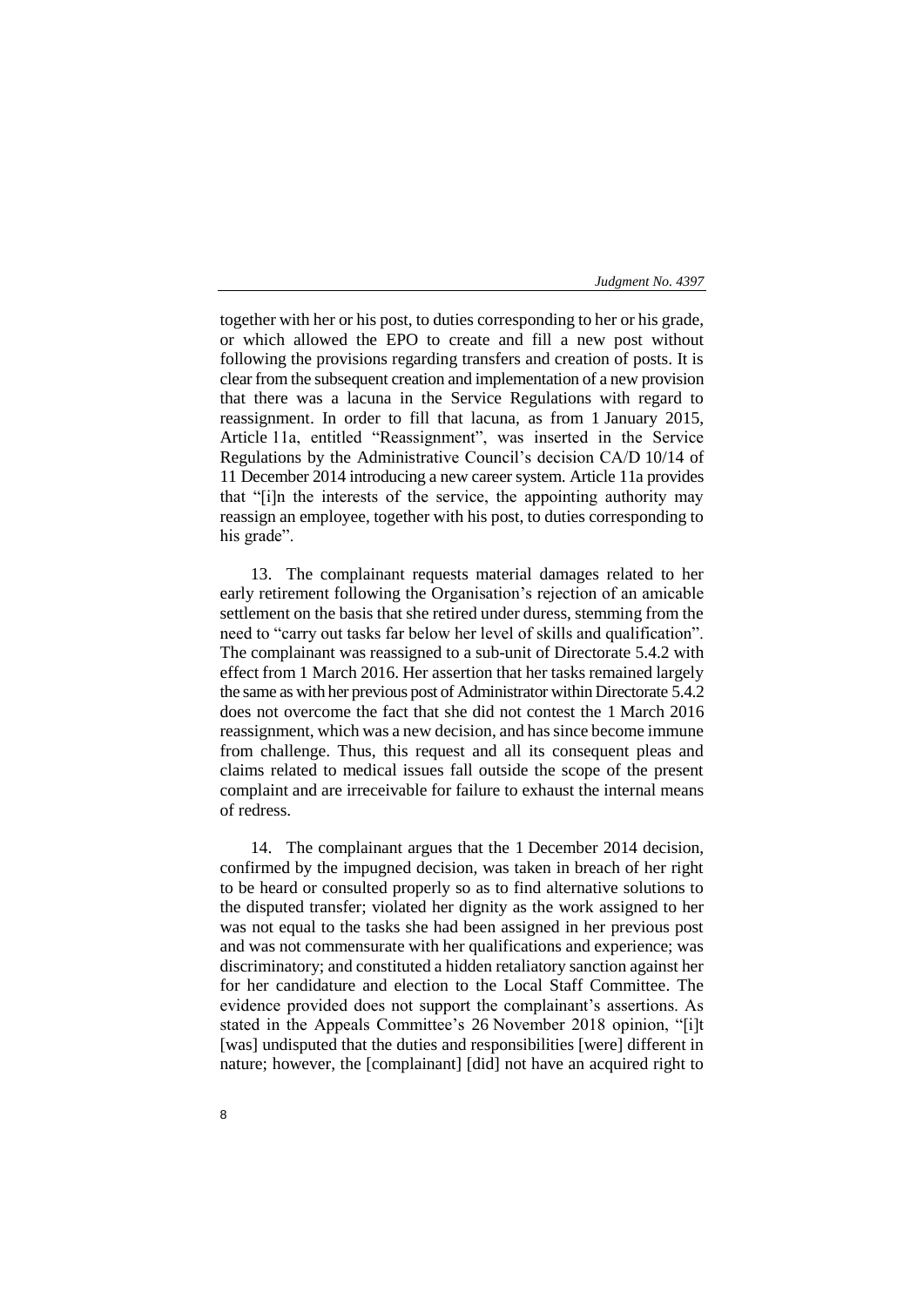retain the same duties and the said difference in nature [did] not in itself provide evidence of a difference in the levels of duties. [...] While it is true that the [complainant] expressed a clear preference for duties of a political and budgetary nature, it is less obvious that her duties reflect[ed] a difference of levels in terms of adequation to her former post, her grade [...] and qualifications." The Appeals Committee unanimously found that the complainant failed to provide evidence of discriminatory treatment or that the decision was in fact a possible hidden retaliatory sanction. It also unanimously concluded that there was no violation of the complainant's dignity. The Tribunal finds the Appeals Committee's above-cited conclusions to be persuasive.

15. With regard to the argument that the complainant had not been properly heard nor consulted, the Appeals Committee noted that "the circumstances of the file show that [she] was approached on the matter of her reallocation as a 'site-related solitaire' on different occasions: initially in 2013 and successively on 13 and 14 October 2014, 20 November 2014 and 1 December 2014. On these various occasions, [...] the Office explained the rationale behind its intention to dissolve site-related solitaires and islands. She was informed through various channels: telephone conversation, emails, formal meeting, letter." The Appeals Committee correctly found that the EPO had complied with its obligation to consult the complainant and to state reasons for the transfer. In support of her allegation that the 1 December 2014 decision was a hidden retaliatory sanction, the complainant says that it was taken just one year after the agreement was made for her to stay in Vienna and a few months after she had been elected to the Local Staff Committee. She also says that she was the only staff member who was removed from her initial "unit" and "reassigned" completely different tasks and that two other "solitaires" staff members were treated differently. She cited "strained and conflictual" relations between the EPO management and the staff committees, concluding that "the EPO management did not wish to keep a staff representative in a position, where he or she had an insider view on co-operation activities, the use of the respective budget and close contacts to high level officials in national offices of the [M]ember [S]tates". The complainant's submissions do not prove that her transfer was a hidden retaliatory sanction.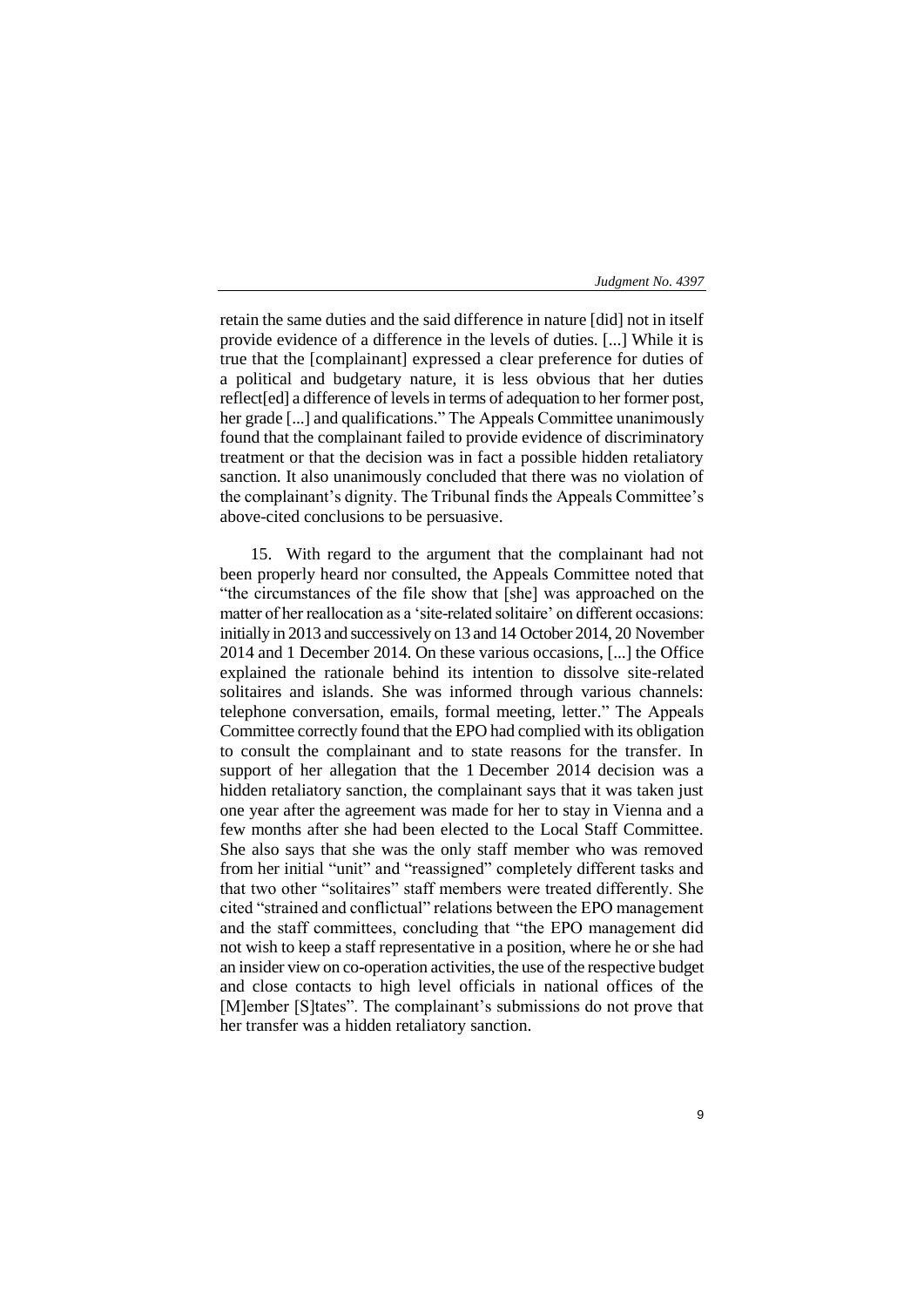16. In light of the above considerations, the Tribunal concludes that the 25 January 2019 decision is flawed and must be set aside, as well as the 1 December 2014 transfer decision, which was not taken in conformity with the relevant provisions in force at the time. The complainant's claims regarding a flawed internal appeal procedure, violation of her dignity, discriminatory treatment and a hidden retaliatory sanction are not supported by the evidence and will be dismissed. The flaw in the 1 December 2014 decision, confirmed in the impugned decision, did not cause any material damage to the complainant and, accordingly, their setting aside does not entitle her to any award of material damages. The length of the internal appeal procedure, from the complainant's appeal of 13 July 2015 to the final decision of 25 January 2019, was excessive and caused the complainant distress. Considering the fact that the transfer decision was in effect only for 15 months (from 1 December 2014 to 1 March 2016), the nature of the recognized flaw, the fact that most of the complainant's arguments are unfounded and the amount already received for the excessive length of the internal appeal procedure, the complainant is entitled to receive a total award of 10,000 euros in moral damages. As the complainant succeeds in part, she is entitled to costs for which the Tribunal will award 4,000 euros.

# DECISION

For the above reasons,

- 1. The 25 January 2019 and 1 December 2014 decisions are set aside.
- 2. The EPO shall pay the complainant moral damages in the amount of 10,000 euros.
- 3. It shall also pay the complainant 4,000 euros costs.
- 4. All other claims are dismissed.

In witness of this judgment, adopted on 25 March 2021, Ms Dolores M. Hansen, Vice-President of the Tribunal, Mr Giuseppe Barbagallo, Judge, and Sir Hugh A. Rawlins, Judge, sign below, as do I, Dražen Petrović, Registrar.